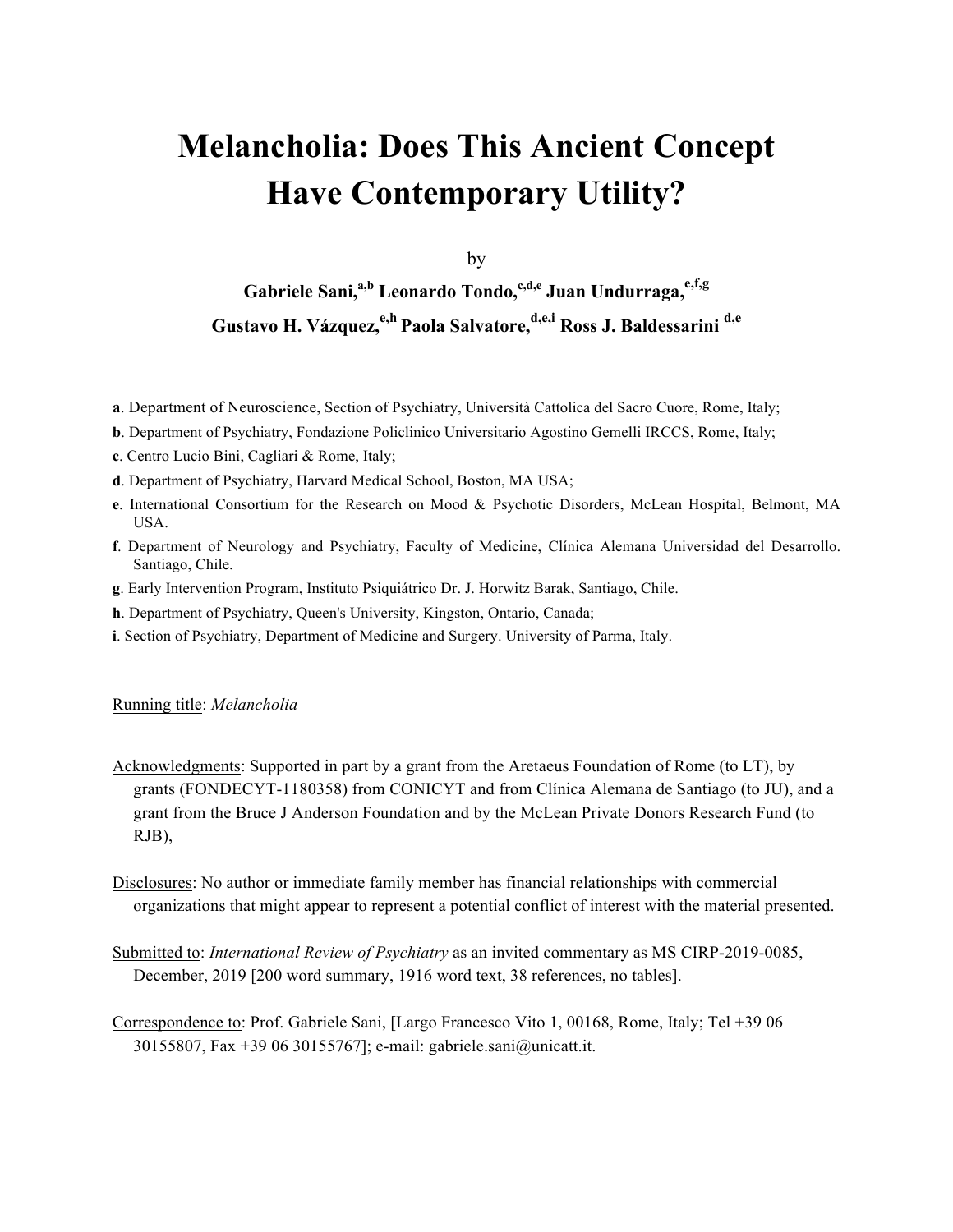#### **Abstract**

Many efforts have been made to develop coherent and clinically useful categories of depressive illness, especially to facilitate prediction of morbidity and guide treatment-response. They include proposals to resurrect the ancient concept of *melancholia*, a form of severe depression with particular symptomatic and proposed psychobiological characteristics. However, modern research is inconsistent in supporting differences between melancholic and nonmelancholic depression. In our recent study of over 3200 patient-subjects with DSM-5 major depressive episodes with/without melancholic characteristics, and matched for illness severity, prevalence of melancholic features was 35.2% with remarkably few clinical differences between melancholic and nonmelancholic subjects. Also, our systematic review of trials comparing melancholic and nonmelancholic subjects found little difference in responses to antidepressant treatments. These findings indicate that the concept of melancholia may have limited value for clinical prediction and treatment-selection. Overlap of symptoms in melancholic and nonmelancholic depression, based on DSM criteria, may limit distinction of melancholia; alternative definitions can be sought, and psychomotor retardation is a particularly strong differentiating feature. For now, however, melancholia seems best considered a state-dependent depression-type strongly associated with greater symptomatic severity, rather than a distinct syndrome. Its current status as a depression-type specifier seems appropriate, and it is a logical target for genetic and other biomedical studies.

———————————————————————————————————————————————————————————

———————————————————————————————————————————————————————————

*Key words*: bipolar disorder, DSM-5, major depression, melancholia, treatment

#### **Introduction**

Since the late 1800s, psychiatry has considered that major mental disorders occur in at least two basic groups, marked either by irrational thinking, altered speech, and abnormal behavior, or by abnormal moods with characteristic changes in thinking, speech, and behavior. Influential contributions to this two-family organization were made by Kraepelin (dementia praecox and manic-depressive illness [MDI]) and others [Shorter 1997; Trede et al. 2005]. Over the past century these groupings have undergone major challenges and modifications. Kraepelin's MDI concept was criticized as overly broad, although not until 1980 was a bipolar form of MDI (Bipolar Disorder [BD]) formally distinguished from a new concept of nonbipolar Major Depressive Disorder (MDD) [APA 1980].

MDD was a hybrid concept representing a compromise of two influential academic traditions [Shorter 1997]. One arose largely from hospital psychiatry and descriptive psychopathology from the 19th century, in which the dominant model of severe depression was largely synonymous with the ancient concept of *melancholia*. Another tradition arose in the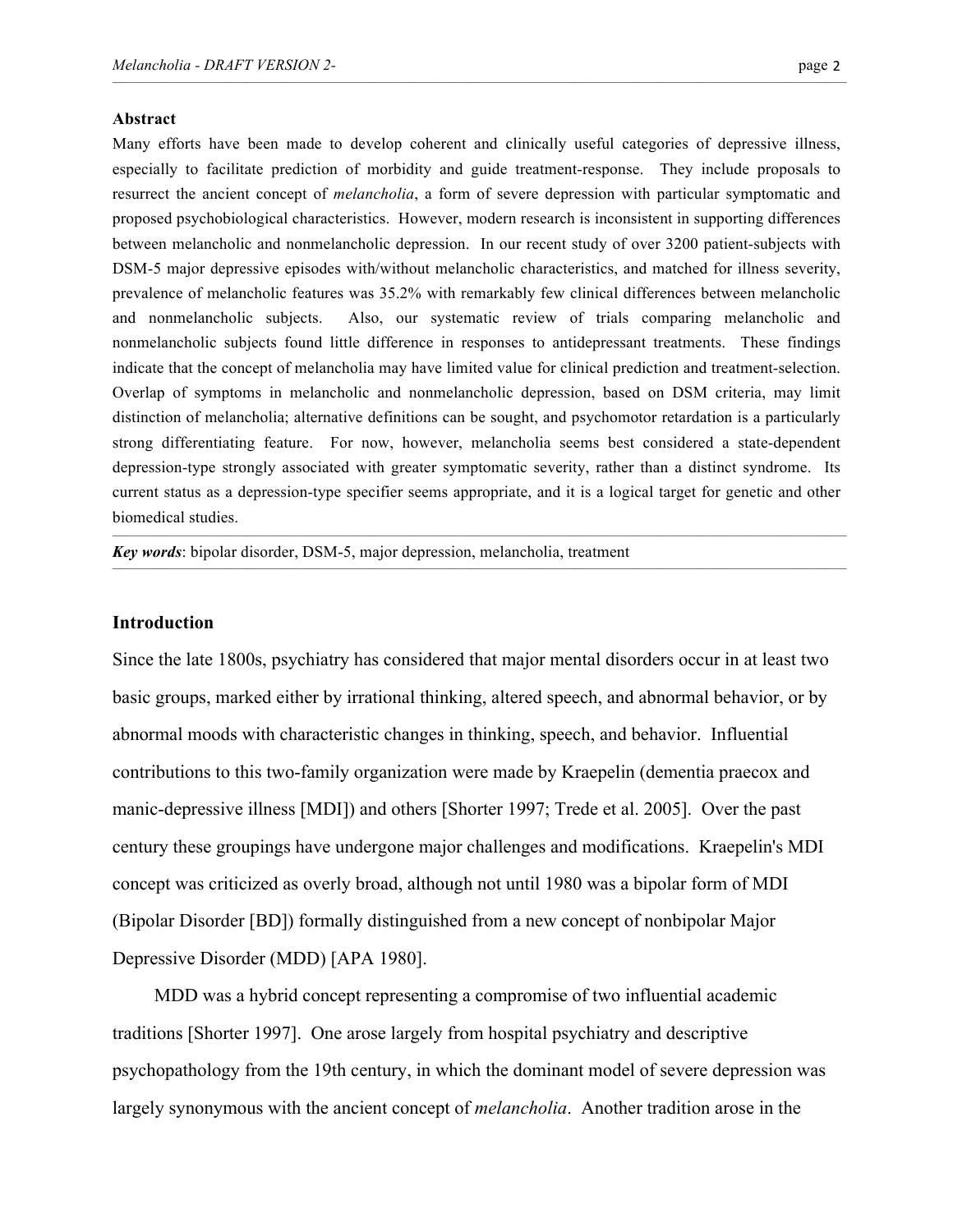early 20th century, largely from office- and clinic-based practice, involved less severe depression and dysfunction, and was a candidate for treatment with psychotherapy. The broad, compromise concept MDD covered both illness-types. As such, MDD has been the target of intense debate, owing largely to evident clinical and biomedical heterogeneity of the syndrome and to the broad range of clinical responses to medical as well as psychological treatments provided for patients so-diagnosed, including a substantial proportion who respond unsatisfactorily to any available treatment [Baldessarini 2013].

 $\mathcal{L}=\{1,2,3,4,5\}$  , we can consider the constant of  $\mathcal{L}=\{1,3,4,5\}$ 

Since 1980, many efforts have been made to develop a more coherent and clinically useful scheme for conceptualizing and diagnosing anticipated subgroups within the broad MDD category. Hoped-for clinical utility would include both more reliable and scientifically plausible diagnostic schemes, improved prognosis, or clinical prediction of the likely future course of depressive illness, as well as improved prediction of treatment response and more reliable selection of particular treatments. A proposed contribution to these important efforts has been to revisit the old concept of melancholia, as a particularly distinct and readily recognizable form of severe depression, and perhaps a separate syndrome with a unique pathophysiology and predictable responses to particular treatments [Taylor & Fink 2006]. The present discussion addresses the evolution and current status of the concept of melancholia.

#### **Historical evolution**

To ancient physicians, melancholia referred to a hypothetical excess of "black bile," considered to be a crucial causal contributor to clinical conditions represented by the term, and arising from the hypothesis of four humors (blood, phlegm, yellow and black bile, in turn, associated respectively with the elements air, water, fire, and earth). The basic concept of melancholia dates to ancient Greco-Roman medical texts proposing that appropriate balance of the basic humors led to good health, whereas imbalances were responsible for various diseases of body or mind. An excess of black bile, in particular, was associated with negative emotions including sadness, fear, and rage, and various forms of insanity not associated with fever, though not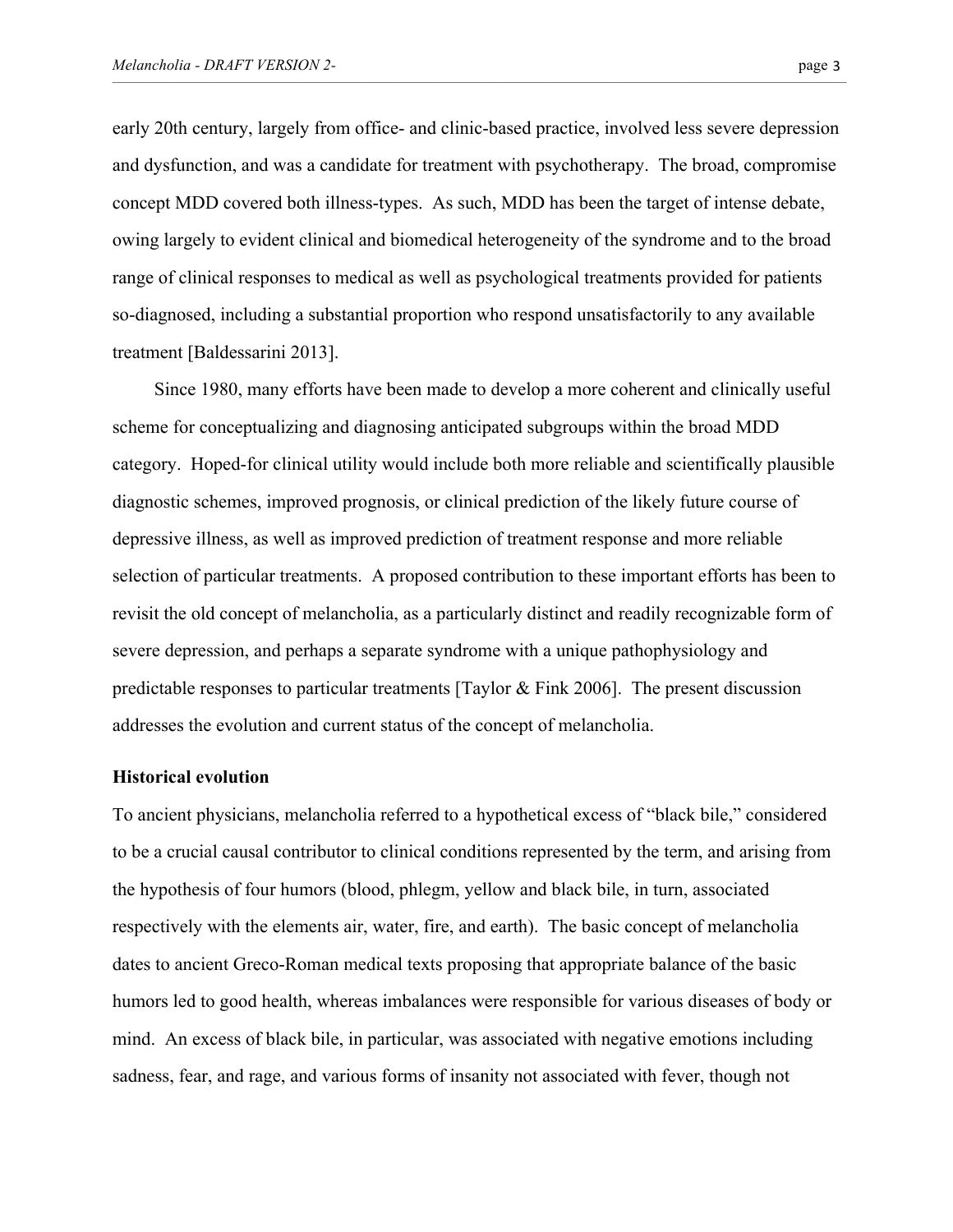necessarily implying clinical depression as conceived currently [Shorter 1997; Taylor & Fink 2006].

 $\mathcal{L}=\{1,2,3,4,5\}$  , we can consider the constant of  $\mathcal{L}=\{1,3,4,5\}$ 

Between the 16th and 19th centuries, the association of melancholia with conditions marked by depressed mood and fearful preoccupations grew in strength and acceptance. It was eventually considered a form of "partial insanity" with severe, but relatively focused, fixed ideas but not pervasive loss of reason [Shorter 1997; Taylor & Fink 2006]. In the 20th century melancholia competed with the concept of "endogenous" depression, implying relatively severe, function-impairing depression seeming to arise spontaneously, as opposed to "reactive" depression associated with stressful experiences [Shorter 1997].

#### **Current concept of melancholia**

Recent efforts to resurrect the concept of melancholia have been associated with the search for a rational basis for categorizing conditions marked by depressed mood with improved clinical, pathophysiological, and therapeutic coherence [Taylor & Fink 2006]. It has been proposed that particular clinical features, such as psychomotor retardation or agitation, morbid fears and preoccupations approaching the level of delusion, as well as abnormal physiological responses all were much more likely in melancholic depression compared to other nonmelancholic types [Parker 2000; Taylor & Fink 2006]. Physiological measures included neuroendocrinological abnormalities—notably, excessive production of cortisol despite suppression with a test dose of the synthetic corticosteroid dexamethasone (dexamethasone suppression test, DST) [Carroll 1985; Arana et al. 1985], or deficient release of pituitary thyroid stimulating hormone (TSH) by administered thyrotropin releasing hormone (TRH) [Christaens & Maes 1992]; as well as altered circadian activity rhythms, delayed onset of rapid-eye-movement (REM) sleep, and altered sense of time-passage [Armitage 2007; Salvatore et al. 2012; Fuchs 2013; Baglioni et al. 2016]. In addition, there were proposals that melancholic depressions responded selectively to older tricyclic-type antidepressant drugs (TCAs) or to electroconvulsive treatment (ECT) more than to modern serotonin-reuptake inhibitors (SRIs), but less well to psychotherapies or to placebo than nonmelancholic patients [Fairchild et al. 1986; Taylor & Fink 2006]. It remains uncertain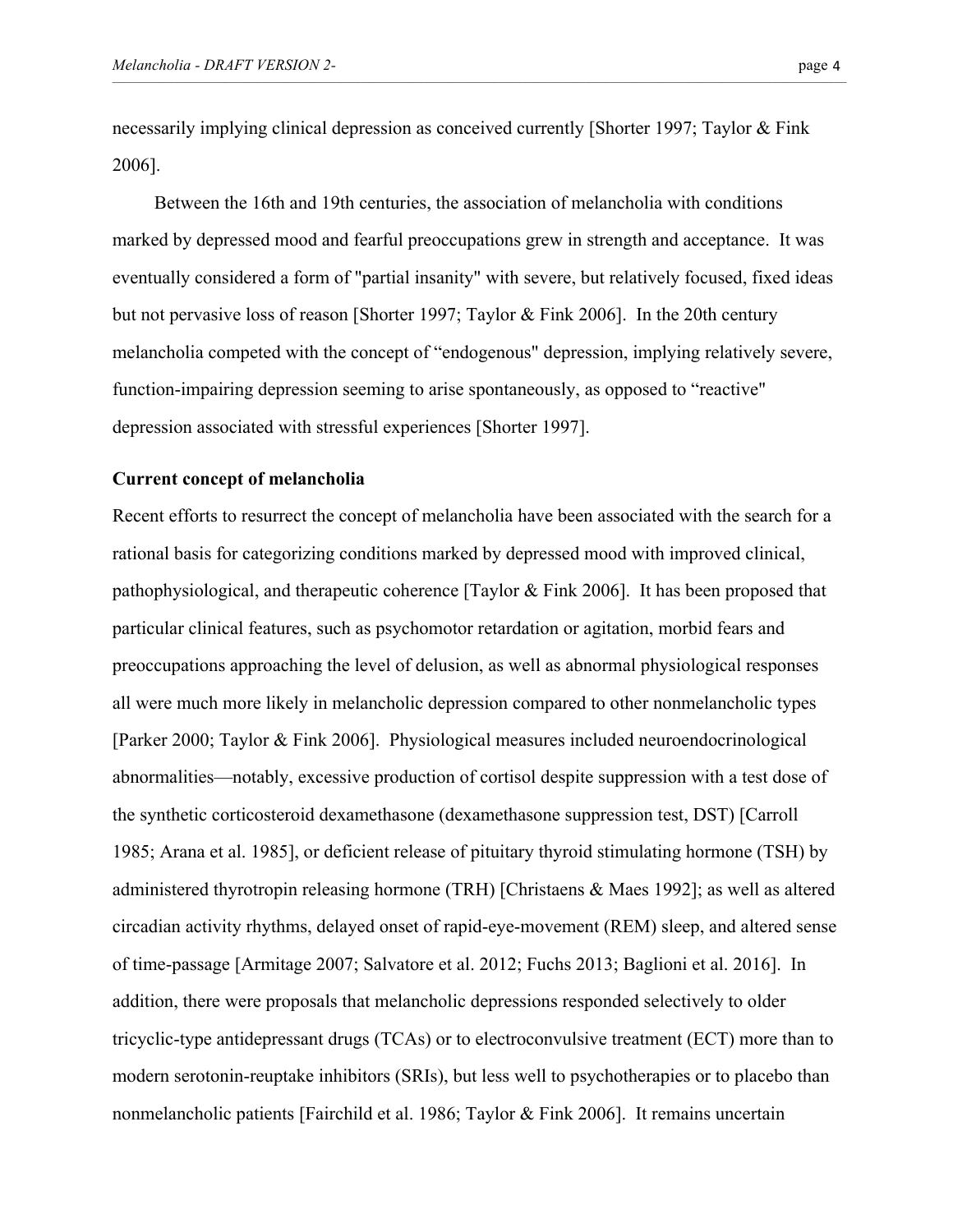whether such characteristics are sufficiently consistent and selective as to justify "disorder" or even "syndrome" status of melancholia [Parker et al. 2015]. Currently, DSM-5 considers that major depressive episodes in MDD or BD can sometimes include "melancholic features" [APA 2013]. In contrast, ICD-10 does not include a specific category for melancholia within its depression code (F32.9) [WHO 1992].

 $\mathcal{L}=\{1,2,3,4,5\}$  , we can consider the constant of  $\mathcal{L}=\{1,3,4,5\}$ 

#### **Assessment of proposed characteristics of melancholia**

In order to evaluate several features that have traditionally been ascribed to melancholic depression, we recently compared those who did or did not meet DSM-5 criteria for melancholic features among over 3200 subjects in a major depressive episode and diagnosed with DSM-5 MDD or BD [Tondo et al. 2019]. The prevalence of DSM-5 melancholic features determined by criteria derived from eight corresponding items in the 21-item Hamilton Depression Rating Scale  $(HDRS<sub>21</sub>)$  was 35.2% among adult subjects with moderate-severe depression (total HDRS<sub>21</sub>) score  $\geq$ 18). Prevalence was very strongly associated with depression-severity assessed in several ways, and was 5.0% higher in BD than in MDD. A striking finding was that, among subjects with major depression matched for severity, with or without melancholic features, there were very few differences in a broad range of clinical features, including family history, sex, onsetage, recurrence rate, proportion of time ill, risk of hospitalization, or response to clinical treatment. There was considerable overlap of risk of individual melancholic features between depressed subjects meeting DSM-5 criteria for having melancholic features or not, ranging from greater than three-fold difference for psychomotor retardation to 62% greater prevalence of excessive guilt feelings [Tondo et al. 2019]. The especially strongly differentiating effect of psychomotor retardation accords with previous reports [Parker 2000; Parker & McCraw 2017]. In addition, there was a 27% higher lifetime risk of being suicidal (mainly suicidal ideation rather than attempts or fatalities) in association with melancholic features. In an additional study, we systematically reviewed reports of clinical responses to TCA versus SRI-type antidepressants among depressed patients diagnosed as melancholic or endogenous or not. In meta-analyses of data from such studies, there was no overall difference in responses to various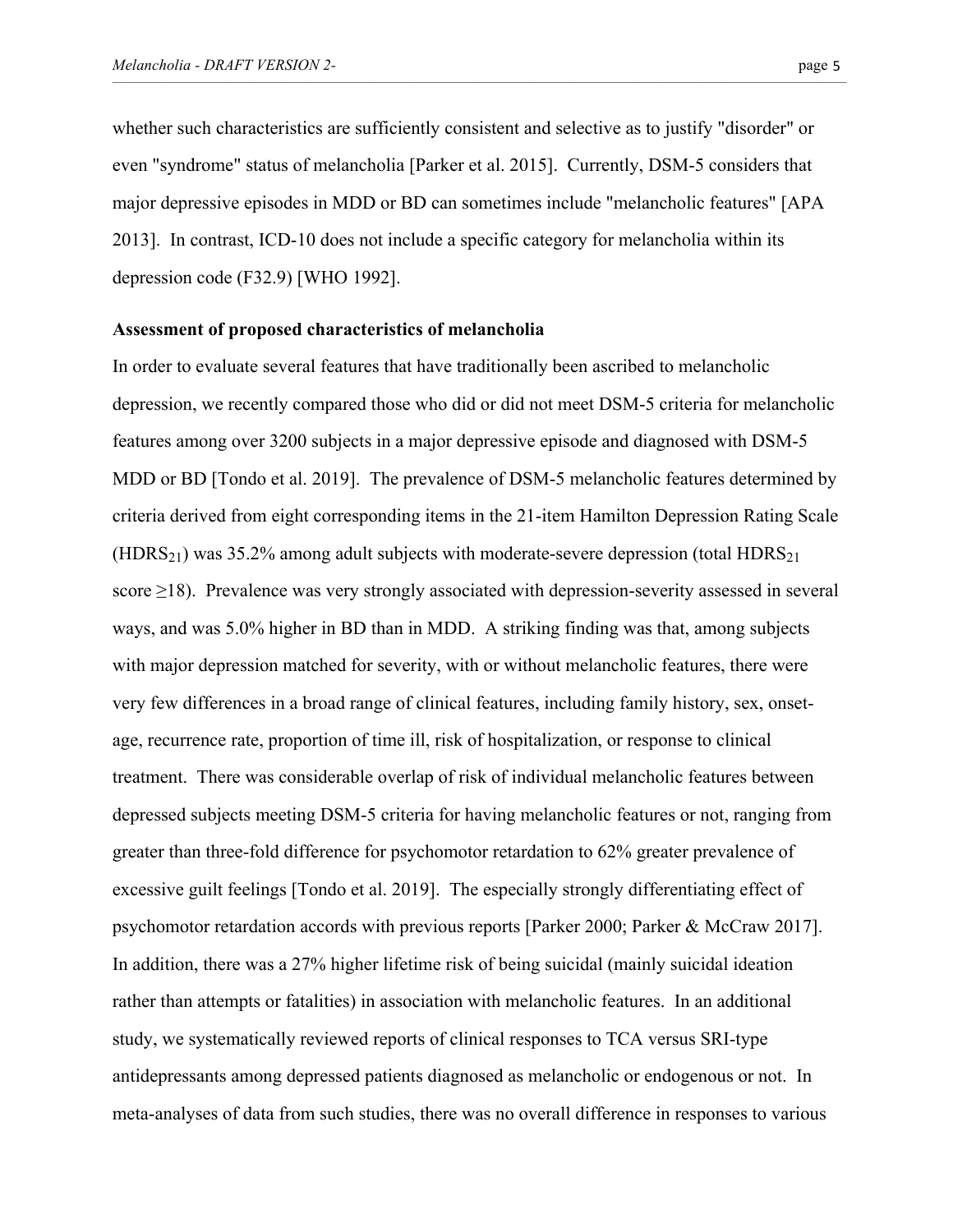types of antidepressants between the clinical subgroups, although TCAs were superior with melancholia [Undurraga et al. 2019].

 $\mathcal{L}=\{1,2,3,4,5\}$  , we can consider the constant of  $\mathcal{L}=\{1,3,4,5\}$ 

Previous research has also questioned the specificity of associations of melancholia with particular pathophysiological changes, including neuroendocrine responses in the DST [Arana et al. 1985; Gitlin & Gerner 1986; Myers 1988] and the TSH-releasing test [Christaens & Maes 1992; Rush et al. 1997], as well as altered circadian activity rhythms and delay of onset of rapideye-movement (REM) sleep [Armitage 2007]. Such responses occur in other psychiatric disorders as well as melancholic depression, to limit their specificity [Arana et al. 1985].

These several findings raise questions about the nature and potential clinical value of the melancholia concept. The lack of clear differences between similarly severely depressed subjects who did or did not meet DSM-5 criteria for melancholic features [Tondo et al. 2019] suggests that melancholia be considered a state-dependent type of severe depression rather than a separate syndrome or disorder, and that the designation may have little clinical value for either prognosis or treatment-selection. The very strong association of melancholic features with depression-severity [Tondo et al. 2019] raises the question of whether severity alone may be a sufficient characterization. It has been pointed out previously that the overlapping DSM diagnostic criteria for major depression itself and melancholic features may limit their differentiation and association with clinically-relevant outcome measures [Parker et al. 2015].

#### **Discussion**

Efforts to develop more coherent, consistent, and predictive subgroups within the broad concept of major depression have included distinction of more versus less severe illness [Peselow et al. 1992; Zimmerman 2019], as well as apparent "endogenicity" or unexplained origin versus conditions that seem to be "reactive" to external stresses, or depression of mild or moderate severity often associated with anxiety and various "neurotic" clinical characteristics [Paykel 2008; Showraki 2019]. In addition, distinctions have been based on the presence of psychotic features, often pertaining to irrational or exaggerated fears or gloomy, mood-congruent preoccupations [Wijstra et al. 2006]. Another proposed subtype of depression is characterized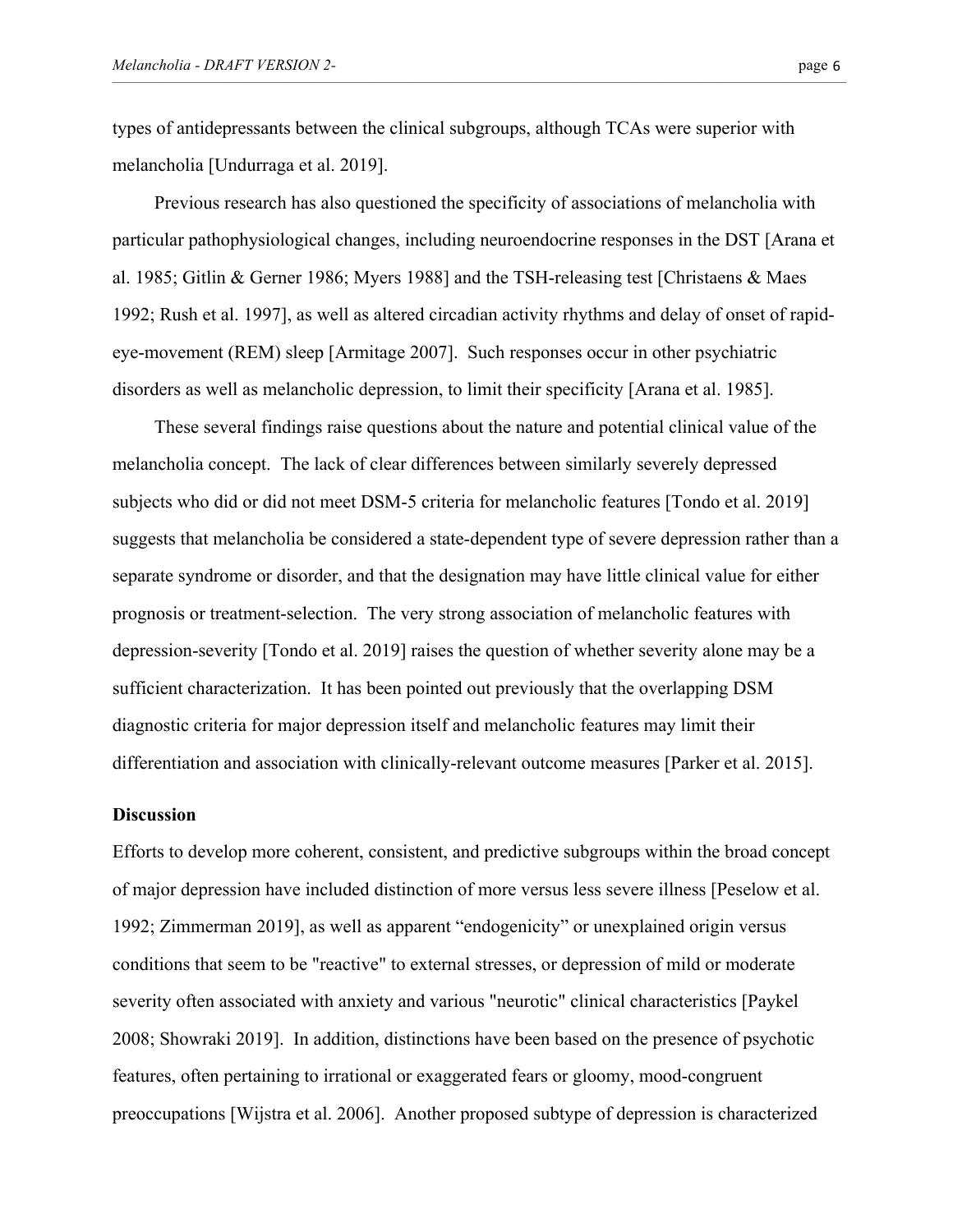by "atypical" features, such as retained affective reactivity to environmental changes, overeating, oversleeping, severe psychomotor retardation ("leaden paralysis"), and sensitivity to interpersonal rejection, which may respond selectively to monoamine oxidase (MAO) inhibitor antidepressants [Quitkin et al. 1993]. Another depressive subtype with some clinical predictive value is major depression (in MDD or BD) with mixed (hypomanic or agitated) features [Tondo et al. 2018]. Such depressions may overlap with some features of melancholia [Koukopoulos et al. 2007, Sani & Swann 2020], as might psychotic and atypical depression [Taylor & Fink 2006]. In recent years, there have been enthusiastic proposals to resurrect the concept of melancholia, possibly as a distinct syndrome, with particular symptomatic features, pathophysiological characteristics, and selective responses to ECT, TCAs and perhaps also mood-stabilizing anticonvulsants or lithium and antipsychotics more than to psychotherapies or inert placebos [Fairchild et al. 1986; Peselow et al. 1992; Perry et al. 1996; Centorrino et al. 2005; Taylor & Fink 2006; Brown 2007; Parker et al. 2010; Koukopoulos & Sani 2014; Tondo et al. 2017 ].

 $\mathcal{L}=\{1,2,3,4,5\}$  , we can consider the constant of  $\mathcal{L}=\{1,3,4,5\}$ 

Renewed interest in the concept of melancholia emerged following introduction of the concept of major depression in 1980 as a very broad, clinically heterogeneous condition. Despite the intuitive appeal of the concept of melancholic depression, recent research tends to challenge its security as a clinically or biomedically distinct disorder or syndrome, as addressed above. In particular, the ability of DSM-5 "melancholic features" to provide clinically important predictions (e.g., future morbidity, risk of suicide attempts or fatalities, or particular treatmentresponses) or associations (e.g., family history, sex, current age or age-at-onset, previous or future morbidity) seems to be surprisingly limited, especially when DSM-5 nonmelancholic and melancholic patient-subjects have similar depression-severity [Tondo et al. 2019; Undurraga et al. 2019].

### *Conclusions*

The clinically and scientifically appealing concept of melancholia may be of more limited value than has been recognized, particularly regarding clinical prediction and treatment-selection. The overlap of particular symptoms and behavioral dimensions in melancholic and nonmelancholic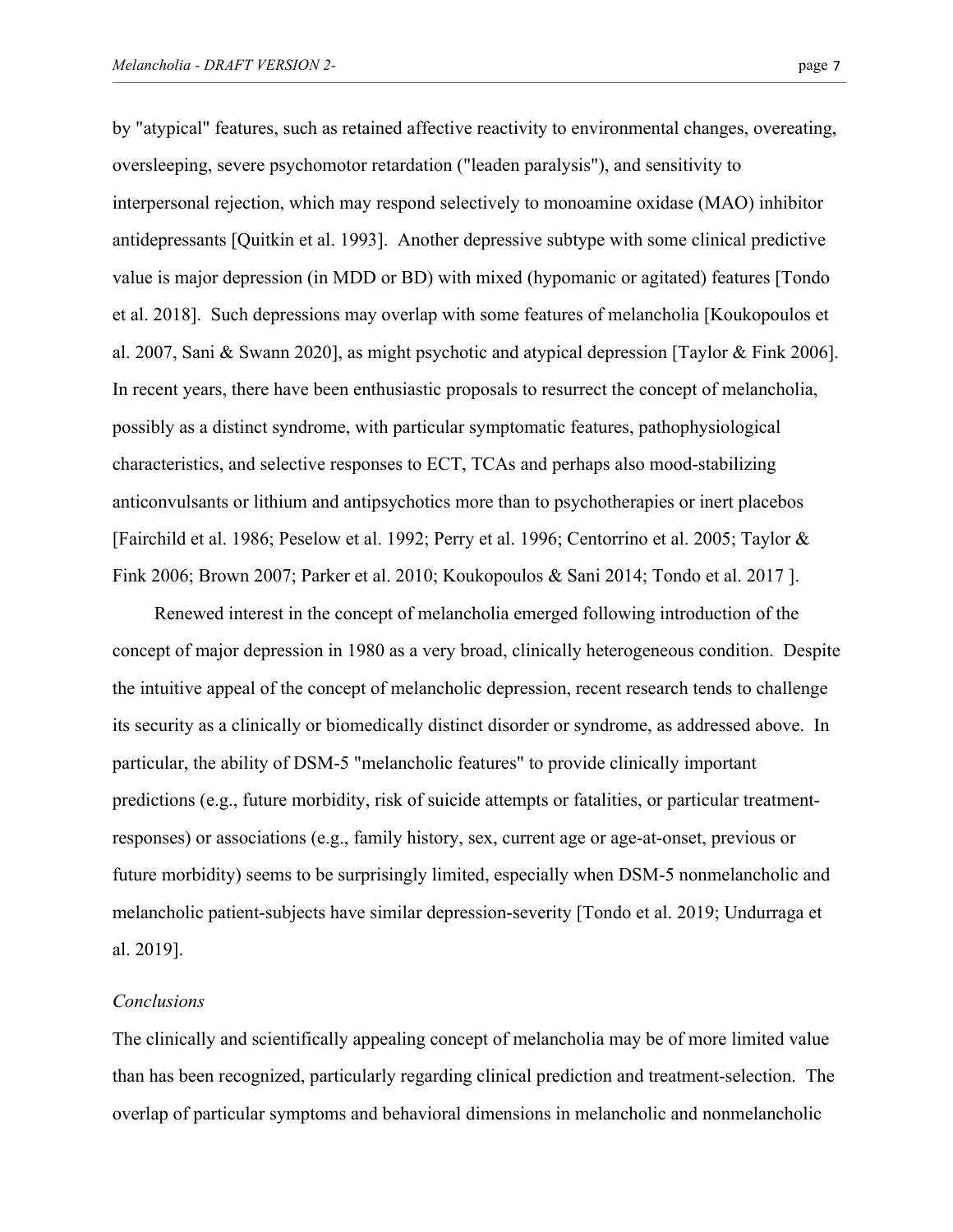depressed patient-subjects, based on current DSM criteria, may well contribute to this impression, and alternative definitions might be sought. Psychomotor retardation appears to be a particularly strong basis of differentiating melancholic from nonmelancholic depressions, and various biological measures have shown some ability to differentiate melancholic depression. Nevertheless, for now, we propose that melancholia seems to be best understood as a statedependent type of depression, strongly associated with greater symptomatic severity, rather than a robustly distinct syndrome or disorder, and consider its status as a set of subtype-defining characteristics as in DSM-5 to be appropriate. Finally, despite its limitations, melancholic depression remains a logical target for genetic and other biomedical studies.

 $\mathcal{L}=\{1,2,3,4,5\}$  , we can consider the constant of  $\mathcal{L}=\{1,3,4,5\}$ 

## **References**

- 1. American Psychiatric Association (APA). *Diagnostic and Statistical Manual of Mental Disorders*. Arlington, VA: American Psychiatric Press, 1980, 2013.
- 2. Arana GW, Baldessarini RJ, Ornsteen M. The dexamethasone suppression test for diagnosis and prognosis in psychiatry. Arch Gen Psychiatry 1985; 42(12):1193–1204.
- 3. Armitage R. Sleep and circadian rhythms in mood disorders. Acta Psychiatr Scand 2007; 115(Suppl 433):104–115.
- 4. Baglioni C, Nanovska S. Regen W Spiegelhalder K, Feige B, Nissen C, Reynolds CF, Riemann D. Sleep and mental disorders: meta-analysis of polysomnographic research. Psychol Bull 2016; 142(9):969–990.
- 5. Baldessarini RJ. *Chemotherapy in Psychiatry*, third edition. New York: Springer Press, 2013.
- 6. Brown WA. Treatment response in melancholia. Acta Psychiatr Scand 2007; 115(Suppl 433):130– 135.
- 7. Carroll BJ. Dexamethasone suppression test: review of contemporary confusion. J Clin Psychiatry 1985; 46(2.2):13–24.
- 8. Centorrino F, Fogarty KV, Sani G, Salvatore P, Cimbolli P, Baldessarini RJ. Antipsychotic drug use: McLean Hospital, 2002. Hum Psychopharmacol. 2005;20:355-8.
- 9. Christiaens F, Maes M. TRH-test in depression: a review. Acta Neuropsychiatr 1992; 4(4):71–76.
- 10. Fairchild CJ, Rush AJ, Vasavadra N, Giles DE, Khatami M. Which depressions respond to placebo? Psychiatry Res 1986; 18(3):217–226.
- 11. Farahani A, Correll CU. Are antipsychotics or antidepressants needed for psychotic depression? J Clin Psychiatry 2012; 73(4):486–496.
- 12. Fuchs T. Temporality and psychopathology. Phenom Cogn Sci 2013; 12(1):75–104.
- 13. Gitlin MJ, Gerner RH. Dexamethasone suppression test and response to somatic treatment: a review. J Clin Psychiatry 1986; 47(1):16–21.
- 14. Koukopouos A, Sani G, Koukopoulos AE, Manfredi G, Pacchiarotti I, Girardi P. Melancholia agitata and mixed depression. Acta Psychiatr Scand Suppl 2007; 115(433):50–57.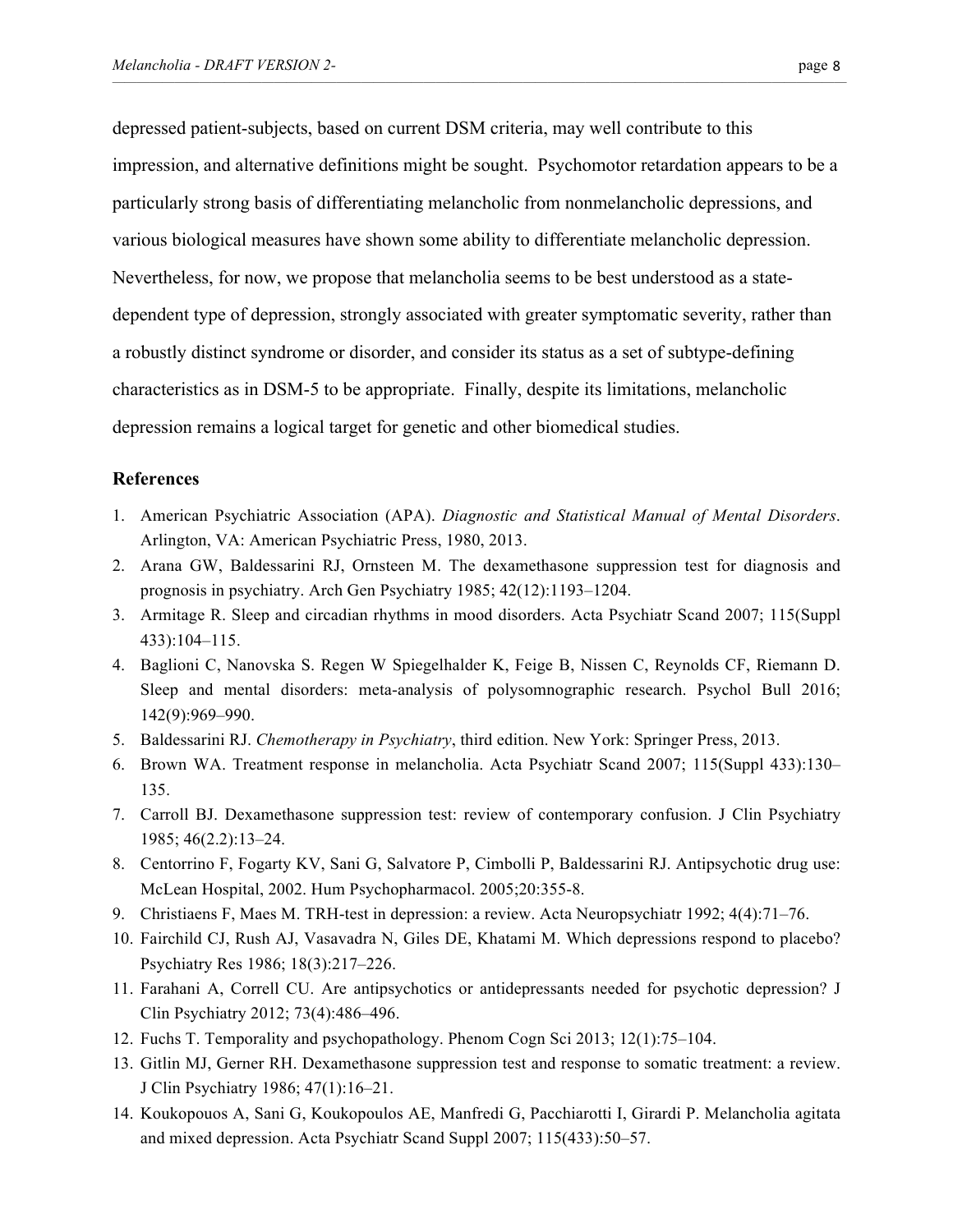15. Koukopoulos A, Sani G. DSM-5 criteria for depression with mixed features: a farewell to mixed depression. Acta Psychiatr Scand 2014; 129(1):4–16.

 $\mathcal{L}=\{1,2,3,4,5\}$  , we can consider the constant of  $\mathcal{L}=\{1,3,4,5\}$ 

- 16. Myers ED. Predicting the response of depressed patients to biological treatment: dexamethasone suppression test vs. clinical judgment. Br J Psychiatry 1988; 152(5):657–659.
- 17. Parker G. Classifying depression: should paradigms lost be regained? Am J Psychiatry 2000; 157(8):1195–1203.
- 18. Parker G, Fink M, Shorter E, Taylor MA, Akiskal H, Berrios G, Bolwig T, Brown WA, Carroll B, Healy D, Klein DF, Koukopoulos A, Michels R, Paris J, Rubin RT, Spitzer R, Swartz C. Issues for DSM-5: whither melancholia? The case for its classification as a distinct mood disorder. Am J Psychiatry 2010; 167(7):745–747.
- 19. Parker G, McClure G, Paterson A. Melancholia and catatonia: disorders or specifiers? Curr Psychiatry Rep 2015; 17(1):536–341.
- 20. Parker G, McCraw S. The properties and utility of the CORE measure of melancholia. J Affect Disord 2017; 207(1):128–135.
- 21. Perry PJ. Pharmacotherapy for major depression with melancholic features: relative efficacy of tricyclic vs. serotonin reuptake inhibitor antidepressants. J Affect Disord 1996; 39(1):1–6.
- 22. Paykel ES. Basic concepts of depression. Dialogues Clin Neurosci 2008; 10(3):279–289.
- 23. Peselow ED, Sanfilipo MP, Defiglia C, Fieve RR. Melancholic/endogenous depression and response to somatic treatment and placebo. Am J Psychiatry 1992; 149(10):1324–1334.
- 24. Quitkin FM, Stewart JW, McGrath PJ, Tricamo E, Rabkin JG, Ocepek-Welikson K, Nunes E, Harrison W, Klein DF. Columbia atypical depression: a subgroup of depressives with better response to MAOI than to tricyclic antidepressants or placebo. Br J Psychiatry 1993; 163(Suppl 21):30–34.
- 25. Rush A, Giles DE, Schlesser MA, Orsulak PR, Weissenburger JE, Fulton CL, Fairchild CJ, Roffwarg HP. Dexamethasone response, thyrotropin-releasing hormone stimulation, rapid eye-movement latency, and subtypes of depression. Biol Psychiatry 1997; 41(9):915–928.
- 26. Salvatore P, Indic P, Murray G, Baldessarini RJ. Biological rhythms and mood disorders. Dialogues Clin Neurosci 2012; 14(4):369–379.
- 27. Sani G, Swann AC. Mixed states: historical impact and evolution of the concept. Psychiatr Clin North Am; in press.
- 28. Shorter E. *A History of Psychiatry*. New York: John Wiley, 1997.
- 29. Showraki M. Reactive depression: lost in translation! J Nerv Ment Dis 2019; 207(9):755–759.
- 30. Taylor MA, Fink M. Melancholia. New York: Cambridge University Press, 2006.
- 31. Tondo L, Abramowicz M, Alda M, Bauer M, Bocchetta A, Bolzani L, Calkin CV, Chillotti C, Hidalgo-Mazzei D, Manchia M, Müller-Oerlinghausen B, Murru A, Perugi G, Pinna M, Quaranta G, Reginaldi D, Reif A, Ritter P Jr, Rybakowski JK, Saiger D, Sani G, Selle V, Stamm T, Vázquez GH, Veeh J, Vieta E, Baldessarini RJ. Long-term lithium treatment in bipolar disorder: effects on glomerular filtration rate and other metabolic parameters. Int J Bipolar Disord. 2017;5:27.
- 32. Tondo L, Vázquez GH, Pinna M, Vaccotto PA, Baldessarini RJ. Characteristics of depressive and bipolar patients with mixed features. Acta Psychiatr Scand 2018; 138(3):243–252.
- 33. Tondo L, Vázquez GH, Baldessarini RJ. Melancholic vs. nonmelancholic major depression compared. J Affect Disord 2019; in review.